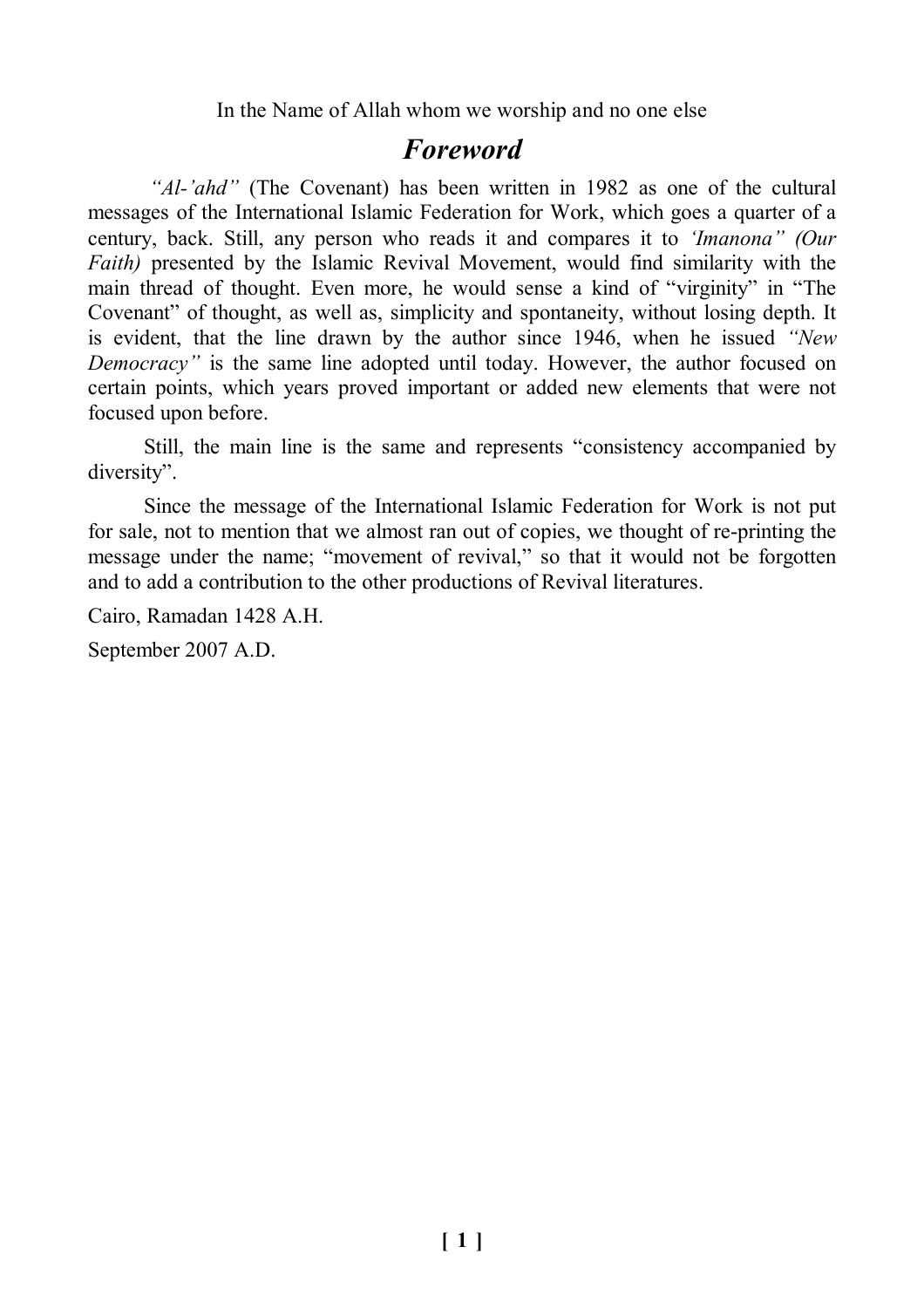## **The Covenant**

## **(1)**

**Let** us be honest and remove evil away of our hearts, it is the first step on the road  $^{(1)}$ .

ـــــــــــــــــــــــــــــــــــــــــــــ

- (1) [\*] It is not out of naivety or a purpose to chat or being ignorani to priorities, to start through addressing this point. If our souls are not familiar enough with this deep sense of honesty, goodness and kindness, and the alert attitude to remove evil and fight its tendencies, any thing afterwards would be utterly futile. The world we call "Advanced" is confused and deteriorating, not because it is ignorant or poor, since education and abundance are at their peak there, but it suffers and agonizes, since it did not devote itself to remove evil. On the contrary, it surrendered to it. It is incredible that the great powers, spend on the means of wars, destruction and misery many times, as much as what they spend on means of peace, construction and joy. How come, the good things of life are destroyed and thrown into the sea or fed to animals, while millions of people in Asia and Africa are starved to death ? It is impossible to justify this foolishness in a "rational" world unless seen as the dominance of evil and prevalence of darkness.
	- [\*] By evil, we mean harming and abusing others, whether positively or negatively, given no justification, adopted by Islam and other heavenly doctrines, to surpass crime and maintain peace. All forms of abuse, damage, exploitation, injustice, rape, humiliation and insult are marked as evil. Evil can reach a degree of severe hatred, as well as the worst kinds of torture.
	- [\*] Evil is demonstrated, when values and ideals do not exist any more. and when selfishness, vanity and pride prevail. The phrase: "I'm better than him", was the starting point of Satan on the route of evil, Also, there are the factors, related to environment, upbringing deviations and genetics effects.
	- [\*] The heart in the terms of the Koran, is the center of emotions, passions, senses and perceptions, as well as the organ that differentiates between goodness and evil, guidance and misguidance. Thus, the Koran highlights the importance of true heart. Also, the hadith of the Prophet (Peace be Upon him) goes, "In the body there is a piece of flesh: if if is sound the whole, body will be sound and if it is corrupt, then tile whole body will he corrupt".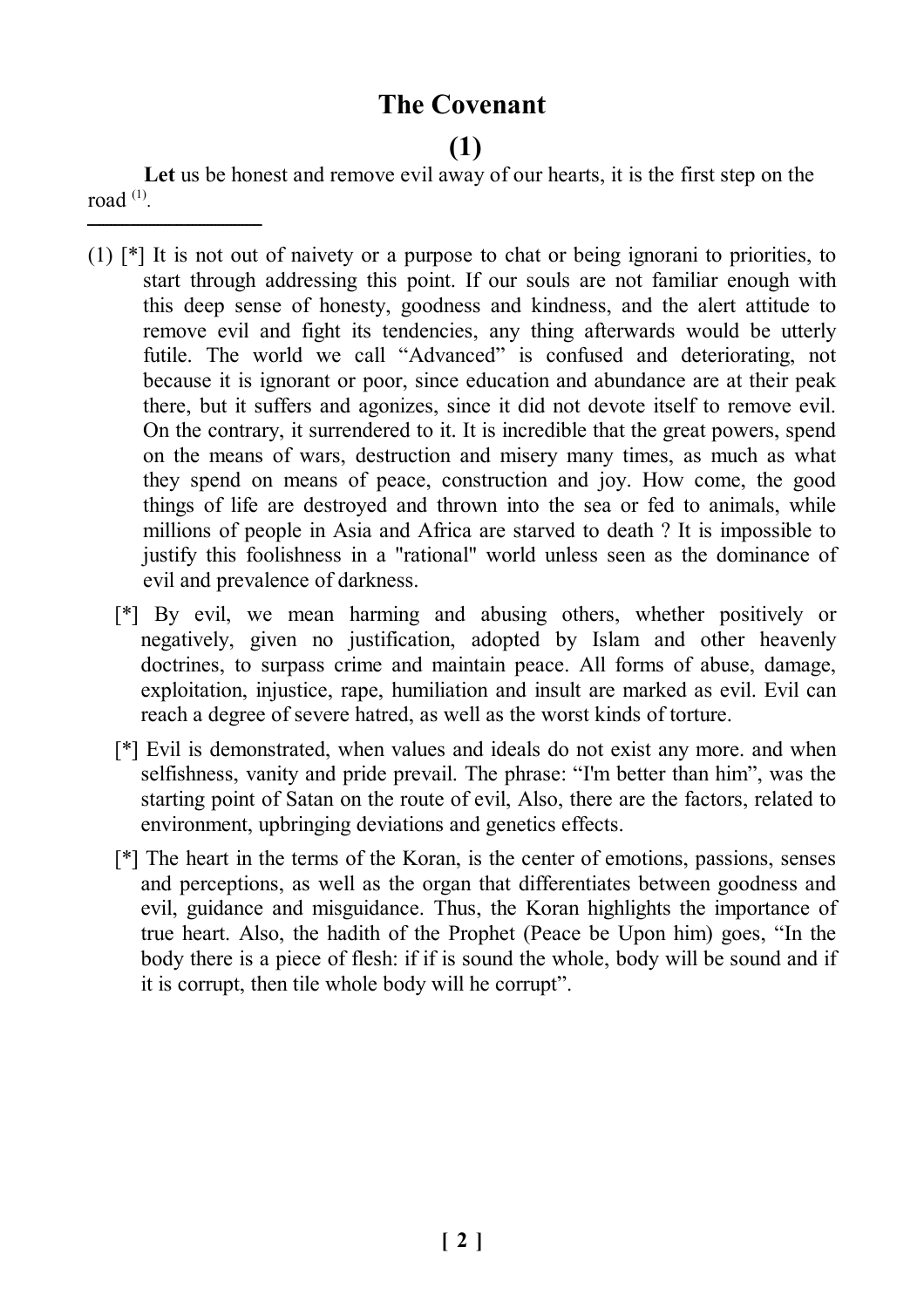We will not be truly honest unless we devote and attach our hearts to Allah. Sciences, arts, literatures, philosophies and all other kinds of guidance have their shortcomings. The only force that reins the wild human soul and keeps it from falling into evil and inspires it with power and grants it peace, internally and with community and the universe, as a whole is the divine guidance  $<sup>(1)</sup>$ .</sup>

**ــــــــــــــــــــــــــــــــــــــــــــــــــــ**

- (1) [\*] Laws, regulations and policies of rulers fail to inculcate in the minds the sense of goodness and kindness and keep away evil and darkness, because this is usually not their specialty, not to mention that doubts and speculations always surround them and their byproducts. Also, sciences fail also to do this, as sciences tend to be neutral and non-objective, and may be used in both evil and goodness. Furthermore, arts and literature fail in the task too, because they are merely expressions of the feelings of the human soul with its advantages and disadvantages, as well as its strengths and weaknesses. Thus, they may elevate the human soul in certain cases, and in others may degrade it. Even in the case of philosophy we see that the controversial contradictions it contains, the effects of relativity on it and the reflections of philosophers and developers, stand as a barrier between philosophy and absolute soundness. Also, philosophy is identified as the doctrine of minority, and will never be of a public character. To sum up, all what humanity produces whether regulations, ideals or doctrines, are limited by human imperfections and inability to dominate the human soul and control its wild nature.
	- [\*] The human soul would only submit to a greater force, and no force is greater than the Creator. The creator of the human soul is the one who forged it and knows for sure its scruples, and is nearer to it than the jugular vein. The guidance of the Creator is the factor that that leads the human soul to differentiate between goodness and evil, and grants it peace. Man's faith in a great, wise, mighty, compassionate and merciful Creator makes him feel secure, and makes him believe that he is not the prey of blind destiny or haphazard accident or adverse forces of nature. As much as this faith grants peace to the hearts, it institutes stabilization in the minds, since it establishes the principle of "causality" and "teleology". There is no cause without a causer, no creature without a creator and no existence without an end. The whole universe is coherent by the help of an accurate, wise and conscious will. This feeling also organizes society due to the controls developed by Islam. Finally, a believer feels that there are close ties connecting him to all the elements of the universe such as the sun, stars, planets and skies, since all of these, are created by Allah and they are all in sum, praising the Creator and submitting to Providence. The Koran speaks about many worlds, and refers to Earth, sun, moon, stars, plants and animals as if they are all living beings who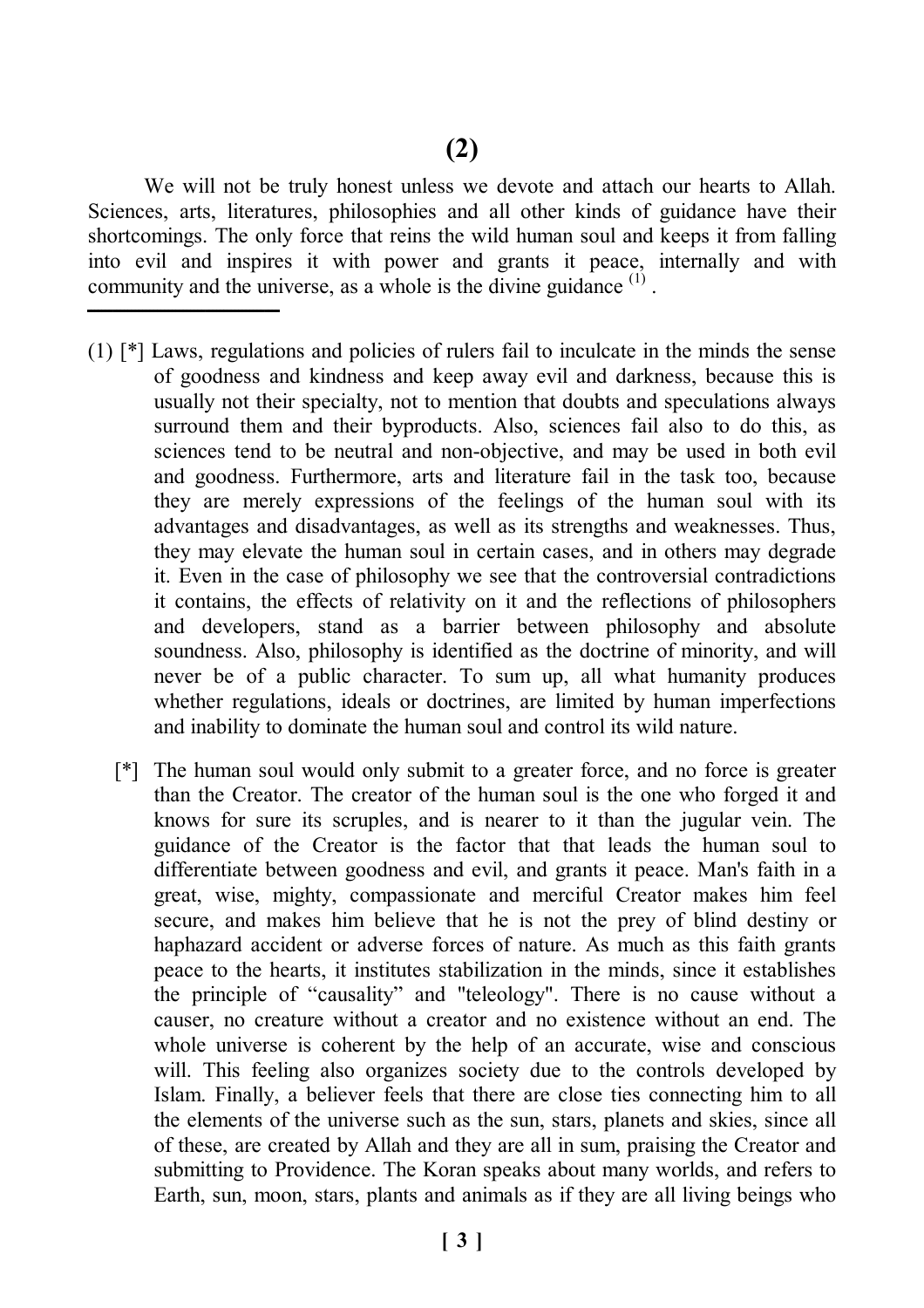speak and express themselves and are "nations like you" Islam forbids cutting trees, wasting water, harming animals or any other form of corruption or violation of Earth's sanctity. That is why the believer in Islam, feels peace in the soul, which is in the hands of Allah, and peace in society is stabilized by justice. Also, peace with the universe which follows the accurate divine.

> **norms: {It is not permitted to the Sun to catch up the Moon, nor can the Night outstrip the Day: Each (just) swims along in (its own) orbit (according to Law)}** [translation of Yousuf Ali to the meanings of Koran] . A Muslim would never reach the degree of despair to infidelity or suicide because he believes in the ultimate truth that Allah is much stronger than anything else. When he finally submits to Providence he then is responding to the divine call of" **To the righteous soul will be**

> **said:) "O (thou) soul, in complete rest and satisfaction!" "Come back thou to thy Lord,-well pleased thyself, and well-pleasing unto Him! "Enter thou, then, among My devotees!" "Yea, enter thou My Heaven!"**